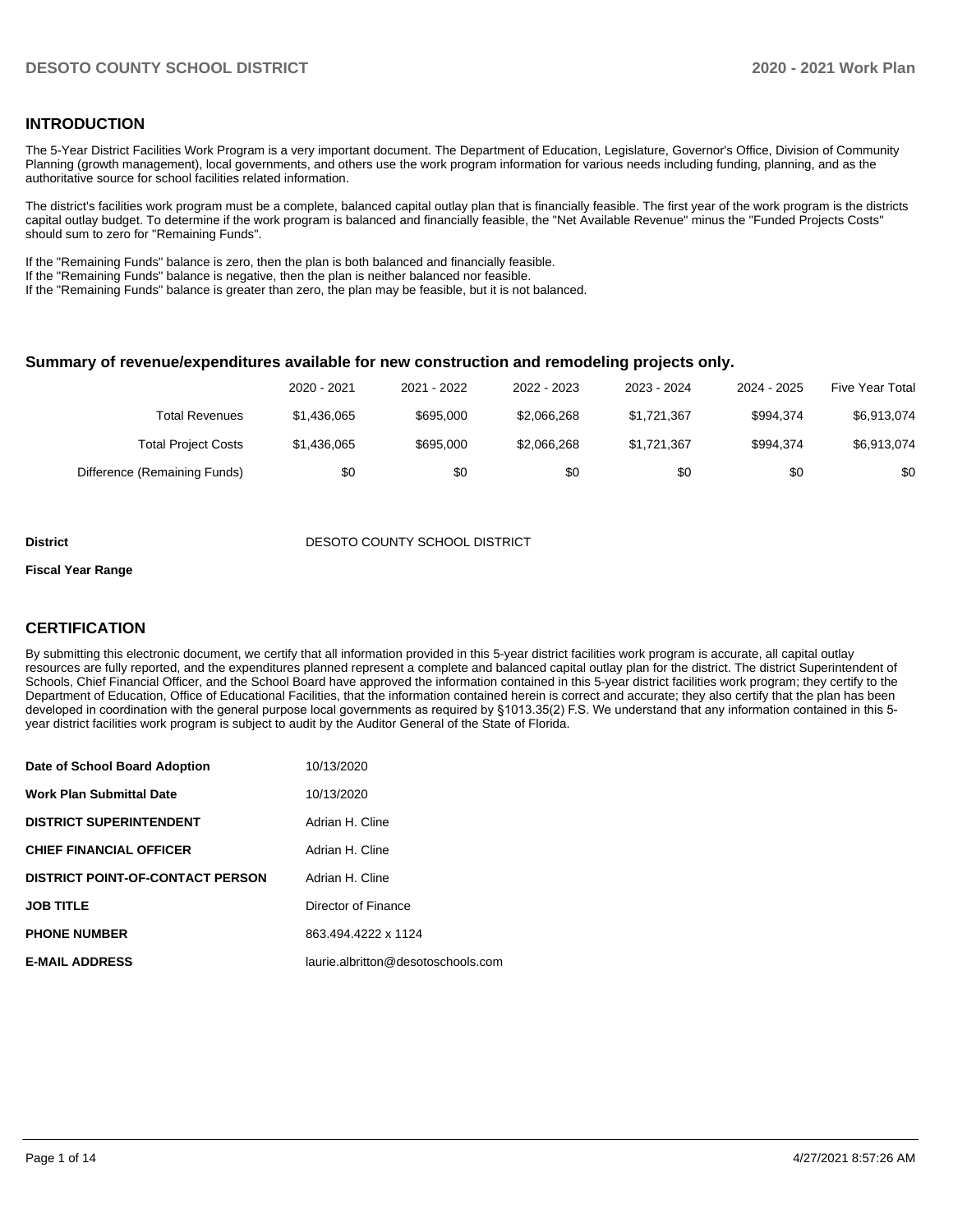# **Expenditures**

### **Expenditure for Maintenance, Repair and Renovation from 1.50-Mills and PECO**

Annually, prior to the adoption of the district school budget, each school board must prepare a tentative district facilities work program that includes a schedule of major repair and renovation projects necessary to maintain the educational and ancillary facilities of the district.

|                                  | Item                                                                                                                                                                                                                                                                                                     | $2020 - 2021$<br><b>Actual Budget</b> | 2021 - 2022<br>Projected | 2022 - 2023<br>Projected | 2023 - 2024<br>Projected | 2024 - 2025<br>Projected | <b>Total</b> |
|----------------------------------|----------------------------------------------------------------------------------------------------------------------------------------------------------------------------------------------------------------------------------------------------------------------------------------------------------|---------------------------------------|--------------------------|--------------------------|--------------------------|--------------------------|--------------|
| <b>HVAC</b>                      |                                                                                                                                                                                                                                                                                                          | \$45.088                              | \$25,000                 | \$25,000                 | \$25,000                 | \$25,000                 | \$145,088    |
| Locations:                       | DESOTO MIDDLE, DESOTO SECONDARY SCHOOL, DESOTO SENIOR HIGH, ENVIRONMENTAL LEARNING CENTER, ESE BUILDING,<br>FAMILY SERVICE CENTER, LITTLE WHITE HOUSE, MEMORIAL ELEMENTARY, NOCATEE ELEMENTARY, OWENS COMMUNITY<br>CENTER, SCHOOL BOARD OFFICE, WEST ELEMENTARY                                          |                                       |                          |                          |                          |                          |              |
| Flooring                         |                                                                                                                                                                                                                                                                                                          | \$124.293                             | \$75.904                 | \$25,000                 | \$25,000                 | \$25,000                 | \$275,197    |
| Locations:                       | BROWNSVILLE EDUCATION CENTER, DESOTO MIDDLE, DESOTO SECONDARY SCHOOL, DESOTO SENIOR HIGH, ENVIRONMENTAL<br>LEARNING CENTER, ESE BUILDING, FAMILY SERVICE CENTER, LITTLE WHITE HOUSE, MEMORIAL ELEMENTARY, NOCATEE<br>ELEMENTARY, OWENS COMMUNITY CENTER, SCHOOL BOARD OFFICE, WEST ELEMENTARY            |                                       |                          |                          |                          |                          |              |
| Roofing                          |                                                                                                                                                                                                                                                                                                          | \$25,000                              | \$25,000                 | \$56.617                 | \$25,000                 | \$50,000                 | \$181,617    |
| Locations:                       | BROWNSVILLE EDUCATION CENTER, DESOTO MIDDLE, DESOTO SECONDARY SCHOOL, DESOTO SENIOR HIGH, ENVIRONMENTAL<br>LEARNING CENTER, ESE BUILDING, FAMILY SERVICE CENTER, LITTLE WHITE HOUSE, MEMORIAL ELEMENTARY, NOCATEE<br>ELEMENTARY, OWENS COMMUNITY CENTER, SCHOOL BOARD OFFICE, WEST ELEMENTARY            |                                       |                          |                          |                          |                          |              |
| Safety to Life                   |                                                                                                                                                                                                                                                                                                          | \$10,000                              | \$25,000                 | \$25,000                 | \$25,000                 | \$25,000                 | \$110,000    |
| Locations:                       | BROWNSVILLE EDUCATION CENTER, DESOTO MIDDLE, DESOTO SECONDARY SCHOOL, DESOTO SENIOR HIGH, ENVIRONMENTAL<br>LEARNING CENTER, ESE BUILDING, FAMILY SERVICE CENTER, LITTLE WHITE HOUSE, MEMORIAL ELEMENTARY, NOCATEE<br>ELEMENTARY, OWENS COMMUNITY CENTER, SCHOOL BOARD OFFICE, WEST ELEMENTARY            |                                       |                          |                          |                          |                          |              |
| Fencing                          |                                                                                                                                                                                                                                                                                                          | \$1,000                               | \$1,000                  | \$1,000                  | \$1,000                  | \$1,000                  | \$5,000      |
|                                  | Locations: BROWNSVILLE EDUCATION CENTER, DESOTO MIDDLE, DESOTO SECONDARY SCHOOL, DESOTO SENIOR HIGH, ENVIRONMENTAL<br>LEARNING CENTER, ESE BUILDING, FAMILY SERVICE CENTER, LITTLE WHITE HOUSE, MEMORIAL ELEMENTARY, NOCATEE<br>ELEMENTARY, OWENS COMMUNITY CENTER, SCHOOL BOARD OFFICE, WEST ELEMENTARY |                                       |                          |                          |                          |                          |              |
| Parking                          |                                                                                                                                                                                                                                                                                                          | \$19,000                              | \$20,000                 | \$5,000                  | \$55.668                 | \$50,000                 | \$149.668    |
|                                  | Locations: BROWNSVILLE EDUCATION CENTER, DESOTO MIDDLE, DESOTO SECONDARY SCHOOL, DESOTO SENIOR HIGH, ENVIRONMENTAL<br>LEARNING CENTER, ESE BUILDING, FAMILY SERVICE CENTER, LITTLE WHITE HOUSE, MEMORIAL ELEMENTARY, NOCATEE<br>ELEMENTARY, OWENS COMMUNITY CENTER, SCHOOL BOARD OFFICE, WEST ELEMENTARY |                                       |                          |                          |                          |                          |              |
| Electrical                       |                                                                                                                                                                                                                                                                                                          | \$5,000                               | \$5.000                  | \$10,000                 | \$5.000                  | \$5.000                  | \$30,000     |
|                                  | Locations: BROWNSVILLE EDUCATION CENTER, DESOTO MIDDLE, DESOTO SECONDARY SCHOOL, DESOTO SENIOR HIGH, ENVIRONMENTAL<br>LEARNING CENTER, ESE BUILDING, FAMILY SERVICE CENTER, LITTLE WHITE HOUSE, MEMORIAL ELEMENTARY, NOCATEE<br>ELEMENTARY, OWENS COMMUNITY CENTER, SCHOOL BOARD OFFICE, WEST ELEMENTARY |                                       |                          |                          |                          |                          |              |
| Fire Alarm                       |                                                                                                                                                                                                                                                                                                          | \$2,000                               | \$2.000                  | \$2,000                  | \$2,000                  | \$2.000                  | \$10,000     |
|                                  | Locations: BROWNSVILLE EDUCATION CENTER, DESOTO MIDDLE, DESOTO SECONDARY SCHOOL, DESOTO SENIOR HIGH, ENVIRONMENTAL<br>LEARNING CENTER, ESE BUILDING, FAMILY SERVICE CENTER, LITTLE WHITE HOUSE, MEMORIAL ELEMENTARY, NOCATEE<br>ELEMENTARY, OWENS COMMUNITY CENTER, SCHOOL BOARD OFFICE, WEST ELEMENTARY |                                       |                          |                          |                          |                          |              |
| Telephone/Intercom System        |                                                                                                                                                                                                                                                                                                          | \$5,000                               | \$54.650                 | \$5,000                  | \$5,000                  | \$5,000                  | \$74,650     |
|                                  | Locations: BROWNSVILLE EDUCATION CENTER, DESOTO MIDDLE, DESOTO SECONDARY SCHOOL, DESOTO SENIOR HIGH, ENVIRONMENTAL<br>LEARNING CENTER, ESE BUILDING, FAMILY SERVICE CENTER, LITTLE WHITE HOUSE, MEMORIAL ELEMENTARY, NOCATEE<br>ELEMENTARY, OWENS COMMUNITY CENTER, SCHOOL BOARD OFFICE, WEST ELEMENTARY |                                       |                          |                          |                          |                          |              |
| <b>Closed Circuit Television</b> |                                                                                                                                                                                                                                                                                                          | \$1,000                               | \$1,000                  | \$1,000                  | \$1,000                  | \$1,000                  | \$5,000      |
|                                  | Locations:   DESOTO MIDDLE, DESOTO SECONDARY SCHOOL, DESOTO SENIOR HIGH, FAMILY SERVICE CENTER, MEMORIAL ELEMENTARY,<br>NOCATEE ELEMENTARY, SCHOOL BOARD OFFICE, WEST ELEMENTARY                                                                                                                         |                                       |                          |                          |                          |                          |              |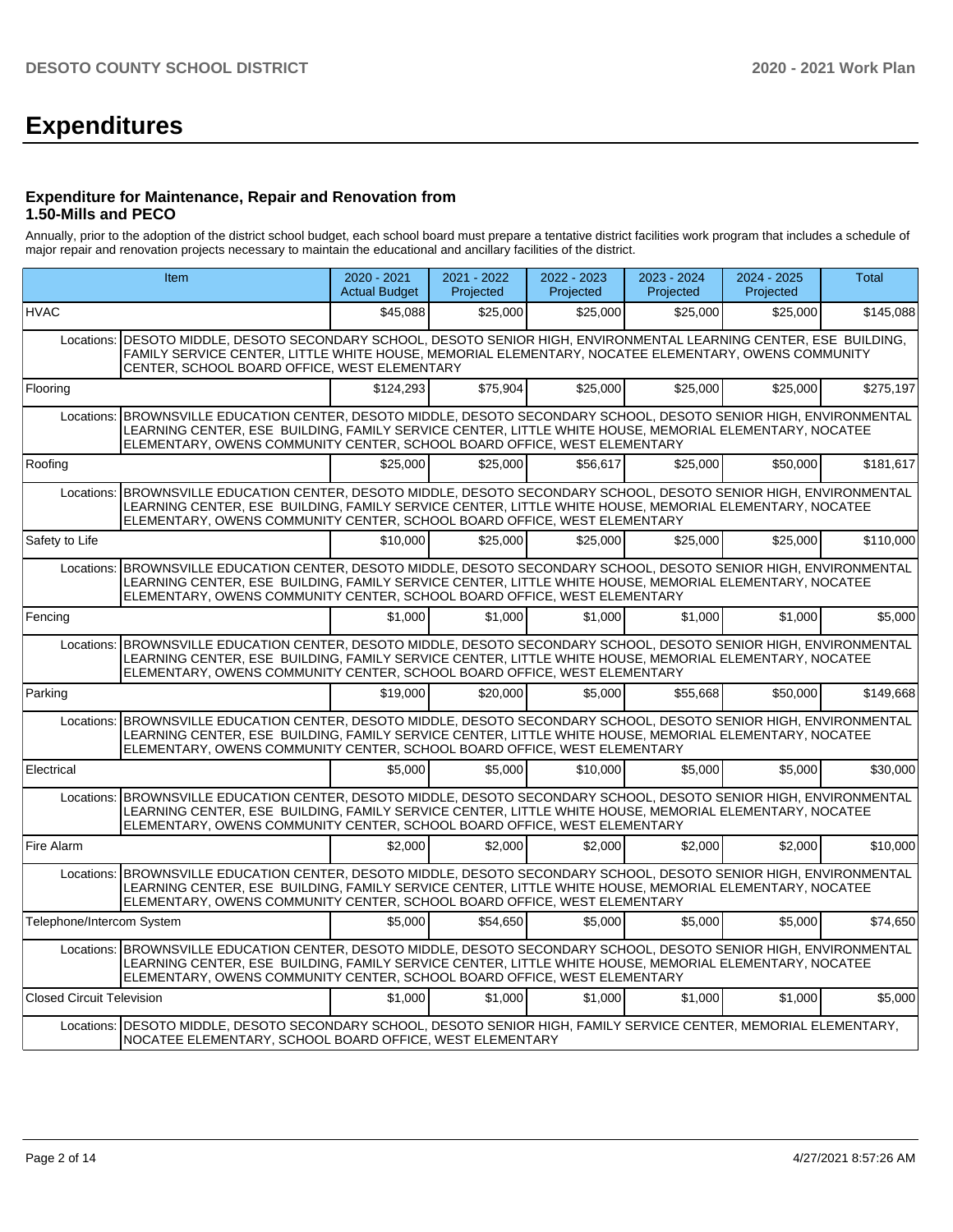| Paint                                                  |                                                                                                                                                                                                                                                                                                          | \$8,000   | \$8,000   | \$8,000   | \$8,000   | \$8,000   | \$40,000    |  |  |  |
|--------------------------------------------------------|----------------------------------------------------------------------------------------------------------------------------------------------------------------------------------------------------------------------------------------------------------------------------------------------------------|-----------|-----------|-----------|-----------|-----------|-------------|--|--|--|
|                                                        | Locations: BROWNSVILLE EDUCATION CENTER, DESOTO MIDDLE, DESOTO SECONDARY SCHOOL, DESOTO SENIOR HIGH, ENVIRONMENTAL<br>LEARNING CENTER, ESE BUILDING, FAMILY SERVICE CENTER, LITTLE WHITE HOUSE, MEMORIAL ELEMENTARY, NOCATEE<br>ELEMENTARY, OWENS COMMUNITY CENTER, SCHOOL BOARD OFFICE, WEST ELEMENTARY |           |           |           |           |           |             |  |  |  |
| \$25.000<br>\$25,000<br>\$25,000<br>Maintenance/Repair |                                                                                                                                                                                                                                                                                                          |           |           |           | \$25,000  | \$50,000  | \$150,000   |  |  |  |
|                                                        | Locations: BROWNSVILLE EDUCATION CENTER, DESOTO MIDDLE, DESOTO SECONDARY SCHOOL, DESOTO SENIOR HIGH, ENVIRONMENTAL<br>LEARNING CENTER, ESE BUILDING, FAMILY SERVICE CENTER, LITTLE WHITE HOUSE, MEMORIAL ELEMENTARY, NOCATEE<br>ELEMENTARY, OWENS COMMUNITY CENTER, SCHOOL BOARD OFFICE, WEST ELEMENTARY |           |           |           |           |           |             |  |  |  |
|                                                        | Sub Total:                                                                                                                                                                                                                                                                                               | \$270.381 | \$267.554 | \$188,617 | \$202.668 | \$247,000 | \$1,176,220 |  |  |  |

| <b>DECOM</b>                     | ¢Λ        | ድሰ        | ሶሰ        | \$0       | $\sim$                   | ሶሳ        |
|----------------------------------|-----------|-----------|-----------|-----------|--------------------------|-----------|
| Maintenance Expenditures         | Ψ         | ΦU        | ΦU        |           | Ψ⊾                       | ა∪        |
| Total:<br><b>⊥.50 Mill Sub</b> ˈ | \$280.381 | \$287.554 | \$208.617 | \$212.668 | \$257.<br>000<br>. . JUU | 1.246.220 |

|                                                                                                                                                                                                                                                                                                         | <b>Other Items</b>                                                                                                                                                                                                                                                                                      | $2020 - 2021$<br><b>Actual Budget</b> | $2021 - 2022$<br>Projected | $2022 - 2023$<br>Projected | $2023 - 2024$<br>Projected | $2024 - 2025$<br>Projected | Total       |  |  |
|---------------------------------------------------------------------------------------------------------------------------------------------------------------------------------------------------------------------------------------------------------------------------------------------------------|---------------------------------------------------------------------------------------------------------------------------------------------------------------------------------------------------------------------------------------------------------------------------------------------------------|---------------------------------------|----------------------------|----------------------------|----------------------------|----------------------------|-------------|--|--|
| <b>ADA Retrofit</b>                                                                                                                                                                                                                                                                                     |                                                                                                                                                                                                                                                                                                         | \$5,000                               | \$5.000                    | \$5,000                    | \$5,000                    | \$5,000                    | \$25,000    |  |  |
|                                                                                                                                                                                                                                                                                                         | Locations BROWNSVILLE EDUCATION CENTER, DESOTO MIDDLE, DESOTO SECONDARY SCHOOL, DESOTO SENIOR HIGH,<br>ENVIRONMENTAL LEARNING CENTER, ESE BUILDING, FAMILY SERVICE CENTER, LITTLE WHITE HOUSE, MEMORIAL<br>ELEMENTARY, NOCATEE ELEMENTARY, OWENS COMMUNITY CENTER, SCHOOL BOARD OFFICE, WEST ELEMENTARY |                                       |                            |                            |                            |                            |             |  |  |
| Retrofit for Technology                                                                                                                                                                                                                                                                                 |                                                                                                                                                                                                                                                                                                         | \$5,000                               | \$15,000                   | \$15,000                   | \$5,000                    | \$5,000                    | \$45,000    |  |  |
| Locations BROWNSVILLE EDUCATION CENTER, DESOTO MIDDLE, DESOTO SECONDARY SCHOOL, DESOTO SENIOR HIGH,<br>ENVIRONMENTAL LEARNING CENTER, ESE BUILDING, FAMILY SERVICE CENTER, LITTLE WHITE HOUSE, MEMORIAL<br>ELEMENTARY, NOCATEE ELEMENTARY, OWENS COMMUNITY CENTER, SCHOOL BOARD OFFICE, WEST ELEMENTARY |                                                                                                                                                                                                                                                                                                         |                                       |                            |                            |                            |                            |             |  |  |
|                                                                                                                                                                                                                                                                                                         | Total:                                                                                                                                                                                                                                                                                                  | \$280,381                             | \$287,554                  | \$208,617                  | \$212,668                  | \$257,000                  | \$1,246,220 |  |  |

# **Local 1.50 Mill Expenditure For Maintenance, Repair and Renovation**

Anticipated expenditures expected from local funding sources over the years covered by the current work plan.

| Item                                                         | 2020 - 2021<br><b>Actual Budget</b> | 2021 - 2022<br>Projected | 2022 - 2023<br>Projected | 2023 - 2024<br>Projected | $2024 - 2025$<br>Projected | <b>Total</b> |
|--------------------------------------------------------------|-------------------------------------|--------------------------|--------------------------|--------------------------|----------------------------|--------------|
| Remaining Maint and Repair from 1.5 Mills                    | \$280,381                           | \$287,554                | \$208,617                | \$212,668                | \$257,000                  | \$1,246,220  |
| Maintenance/Repair Salaries                                  | \$1,490,952                         | \$1,510,001              | \$1,368,655              | \$1,168,655              | \$1,372,106                | \$6,910,369  |
| School Bus Purchases                                         | \$353,444                           | \$400,000                | \$400,000                | \$400,000                | \$400,000                  | \$1,953,444  |
| <b>Other Vehicle Purchases</b>                               | \$0                                 | \$0                      | \$0                      | \$0                      | \$0                        | \$0          |
| Capital Outlay Equipment                                     | \$146,728                           | \$400,000                | \$383,134                | \$400,000                | \$400,000                  | \$1,729,862  |
| Rent/Lease Payments                                          | \$0                                 | \$0                      | \$0                      | \$0                      | \$0                        | \$0          |
| ICOP Debt Service                                            | \$0                                 | \$0                      | \$0                      | \$0                      | \$0                        | \$0          |
| Rent/Lease Relocatables                                      | \$0                                 | \$0                      | \$0                      | \$0                      | \$0                        | \$0          |
| <b>Environmental Problems</b>                                | \$50,000                            | \$50,000                 | \$50,000                 | \$50,000                 | \$50,000                   | \$250,000    |
| ls.1011.14 Debt Service                                      | \$0                                 | \$0                      | \$0                      | \$0                      | \$0                        | \$0          |
| Special Facilities Construction Account                      | \$0                                 | \$0                      | \$0                      | \$0                      | \$0                        | \$0          |
| Premiums for Property Casualty Insurance - 1011.71<br>(4a,b) | \$410,926                           | \$410,926                | \$415,000                | \$415,000                | \$420,000                  | \$2,071,852  |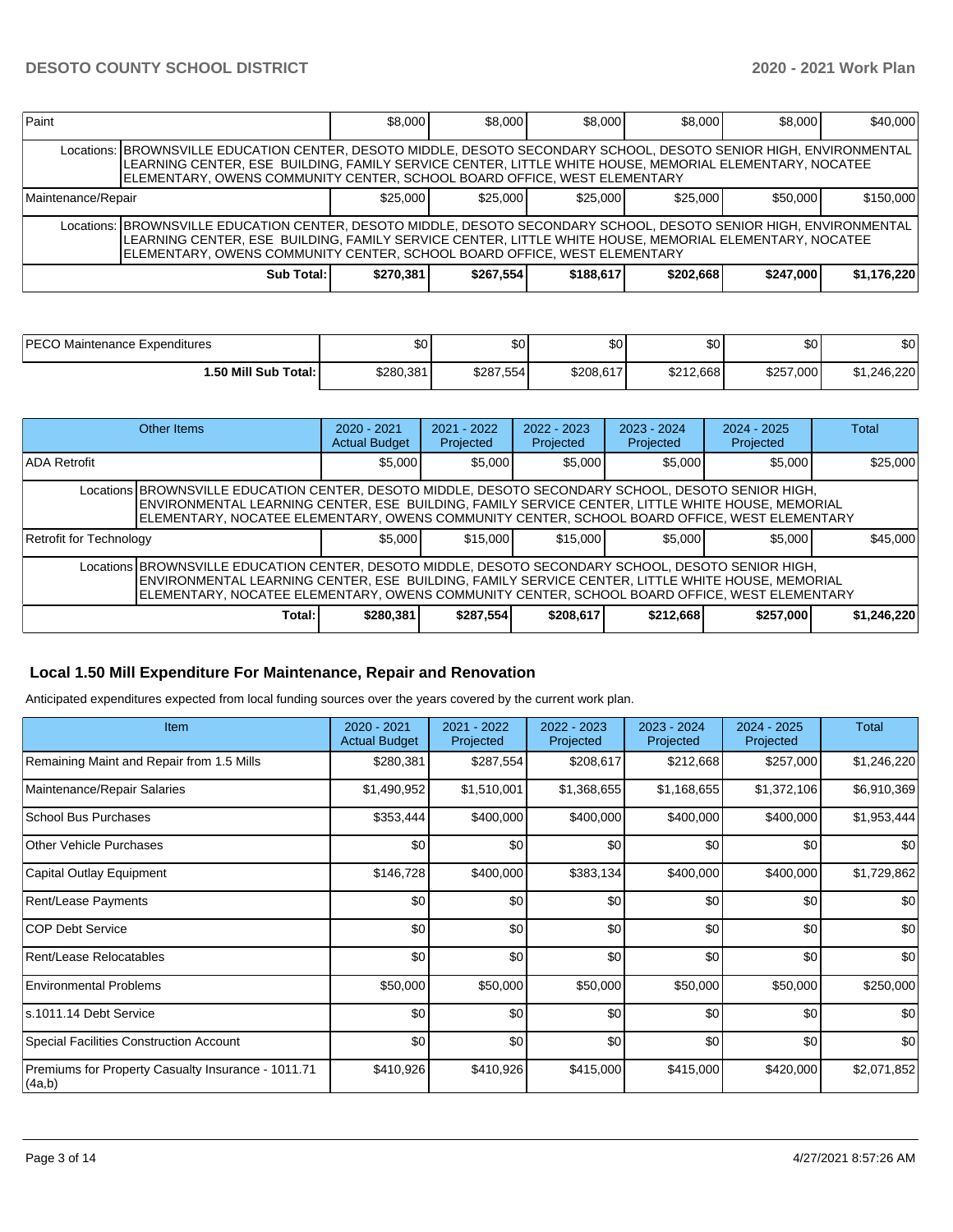| Qualified School Construction Bonds (QSCB) | \$0         | \$0              | \$0 <sub>1</sub> | \$0              | \$0         | \$0          |
|--------------------------------------------|-------------|------------------|------------------|------------------|-------------|--------------|
| Qualified Zone Academy Bonds (QZAB)        | \$132,287   | \$0 <sub>1</sub> | \$0              | \$0 <sub>1</sub> | \$0         | \$132,287    |
| <b>Local Expenditure Totals: I</b>         | \$2,864,718 | \$3,058,481      | \$2,825,406      | \$2,646,323      | \$2,899,106 | \$14,294,034 |

# **Revenue**

# **1.50 Mill Revenue Source**

Schedule of Estimated Capital Outlay Revenue from each currently approved source which is estimated to be available for expenditures on the projects included in the tentative district facilities work program. All amounts are NET after considering carryover balances, interest earned, new COP's, 1011.14 and 1011.15 loans, etc. Districts cannot use 1.5-Mill funds for salaries except for those explicitly associated with maintenance/repair projects. (1011.71 (5), F.S.)

| <b>Item</b>                                                                         | Fund | $2020 - 2021$<br><b>Actual Value</b> | $2021 - 2022$<br>Projected | $2022 - 2023$<br>Projected | $2023 - 2024$<br>Projected | $2024 - 2025$<br>Projected | Total            |
|-------------------------------------------------------------------------------------|------|--------------------------------------|----------------------------|----------------------------|----------------------------|----------------------------|------------------|
| (1) Non-exempt property<br>lassessed valuation                                      |      | \$2,077,408,073                      | \$2,136,289,657            | \$2,210,127,832            | \$2,292,920,626            | \$2,384,878,746            | \$11,101,624,934 |
| (2) The Millage projected for<br>discretionary capital outlay per<br>ls.1011.71     |      | 1.50                                 | 1.50                       | 1.50                       | 1.50                       | 1.50                       |                  |
| $(3)$ Full value of the 1.50-Mill<br>discretionary capital outlay per<br>ls.1011.71 |      | \$3,490,046                          | \$3,588,967                | \$3,713,015                | \$3,852,107                | \$4,006,596                | \$18,650,731     |
| $(4)$ Value of the portion of the 1.50<br>-Mill ACTUALLY levied                     | 370  | \$2,991,468                          | \$3,076,257                | \$3,182,584                | \$3,301,806                | \$3,434,225                | \$15,986,340     |
| $(5)$ Difference of lines $(3)$ and $(4)$                                           |      | \$498,578                            | \$512,710                  | \$530,431                  | \$550,301                  | \$572,371                  | \$2,664,391      |

# **PECO Revenue Source**

The figure in the row designated "PECO Maintenance" will be subtracted from funds available for new construction because PECO maintenance dollars cannot be used for new construction.

| Item                          | Fund | 2020 - 2021<br><b>Actual Budget</b> | 2021 - 2022<br>Projected | 2022 - 2023<br>Projected | 2023 - 2024<br>Projected | 2024 - 2025<br>Projected | Total            |
|-------------------------------|------|-------------------------------------|--------------------------|--------------------------|--------------------------|--------------------------|------------------|
| <b>PECO New Construction</b>  | 340  | \$0                                 | \$0                      | \$0                      | \$0                      | \$0                      | \$0              |
| PECO Maintenance Expenditures |      | \$0                                 | \$0                      | \$0                      | \$0                      | \$0                      | \$0 <sub>1</sub> |
|                               |      | \$0                                 | \$0                      | \$0                      | \$0                      | \$0                      | \$0              |

# **CO & DS Revenue Source**

Revenue from Capital Outlay and Debt Service funds.

| Item                                      | Fund  | 2020 - 2021<br><b>Actual Budget</b> | 2021 - 2022<br>Projected | 2022 - 2023<br>Projected | $2023 - 2024$<br>Projected | $2024 - 2025$<br>Projected | Total     |
|-------------------------------------------|-------|-------------------------------------|--------------------------|--------------------------|----------------------------|----------------------------|-----------|
| ICO & DS Cash Flow-through<br>Distributed | 360 l | \$157.271                           | \$157,271                | \$157.271                | \$157.271                  | \$157.271                  | \$786,355 |
| ICO & DS Interest on<br>Undistributed CO  | 360   | \$4,953                             | \$4,953                  | \$4,953                  | \$4.953                    | \$4,953                    | \$24,765  |
|                                           |       | \$162,224                           | \$162,224                | \$162,224                | \$162,224                  | \$162,224                  | \$811,120 |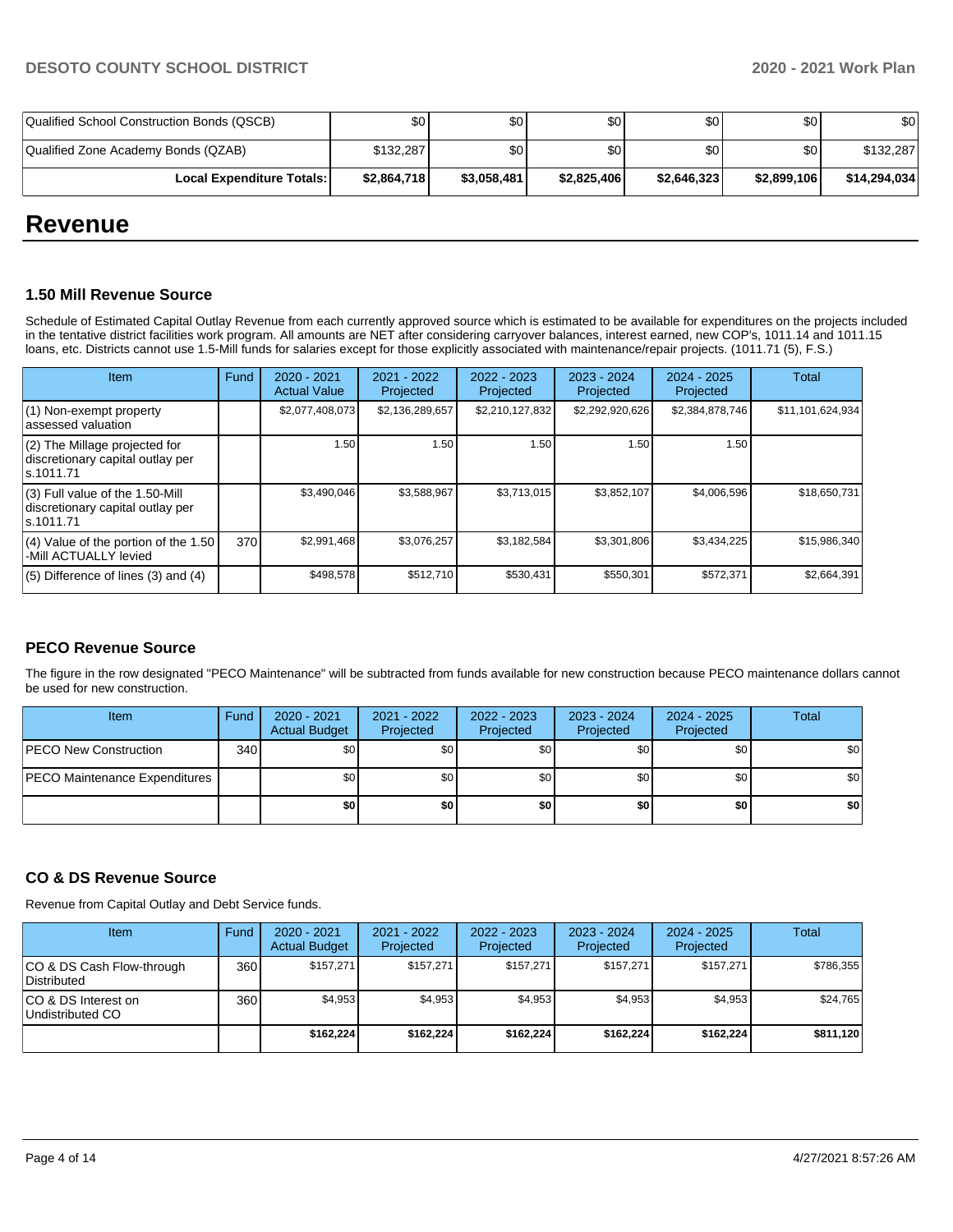No

# **Fair Share Revenue Source**

Nothing reported for this section. All legally binding commitments for proportionate fair-share mitigation for impacts on public school facilities must be included in the 5-year district work program.

#### **Sales Surtax Referendum**

Specific information about any referendum for a 1-cent or ½-cent surtax referendum during the previous year.

**Did the school district hold a surtax referendum during the past fiscal year 2019 - 2020?**

### **Additional Revenue Source**

Any additional revenue sources

| Item                                                                                                   | $2020 - 2021$<br><b>Actual Value</b> | 2021 - 2022<br>Projected | 2022 - 2023<br>Projected | 2023 - 2024<br>Projected | $2024 - 2025$<br>Projected | <b>Total</b> |
|--------------------------------------------------------------------------------------------------------|--------------------------------------|--------------------------|--------------------------|--------------------------|----------------------------|--------------|
| Proceeds from a s.1011.14/15 F.S. Loans                                                                | \$0                                  | \$0                      | \$0                      | \$0                      | \$0                        | \$0          |
| District Bonds - Voted local bond<br>referendum proceeds per s.9, Art VII<br><b>State Constitution</b> | \$0                                  | \$0                      | \$0                      | \$0                      | \$0                        | \$0          |
| Proceeds from Special Act Bonds                                                                        | \$0                                  | \$0                      | \$0                      | \$0                      | \$0                        | \$0          |
| Estimated Revenue from CO & DS Bond<br>Sale                                                            | \$0                                  | \$0                      | \$0                      | \$0                      | \$0                        | \$0          |
| Proceeds from Voted Capital<br>Improvements millage                                                    | \$0                                  | \$0                      | \$0                      | \$0                      | \$0                        | \$0          |
| Other Revenue for Other Capital Projects                                                               | \$0                                  | \$0                      | \$0                      | \$0                      | \$0                        | \$0          |
| Proceeds from 1/2 cent sales surtax<br>authorized by school board                                      | \$0                                  | \$0                      | \$0                      | \$0                      | \$0                        | \$0          |
| Proceeds from local governmental<br>infrastructure sales surtax                                        | \$0                                  | \$0                      | \$0                      | \$0                      | \$0                        | \$0          |
| Proceeds from Certificates of<br>Participation (COP's) Sale                                            | \$0                                  | \$0                      | \$0                      | \$0                      | \$0                        | \$0          |
| Classrooms First Bond proceeds amount<br>authorized in FY 1997-98                                      | \$0                                  | \$0                      | \$0                      | \$0                      | \$0                        | \$0          |
| <b>Classrooms for Kids</b>                                                                             | \$0                                  | \$0                      | \$0                      | \$0                      | \$0                        | \$0          |
| <b>District Equity Recognition</b>                                                                     | \$0                                  | \$0                      | \$0                      | \$0                      | \$0                        | \$0          |
| <b>Federal Grants</b>                                                                                  | \$0                                  | \$0                      | \$0                      | \$0                      | \$0                        | \$0          |
| Proportionate share mitigation (actual<br>cash revenue only, not in kind donations)                    | \$0                                  | \$0                      | \$0                      | \$0                      | \$0                        | \$0          |
| Impact fees received                                                                                   | \$0                                  | \$0                      | \$0                      | \$0                      | \$0                        | \$0          |
| Private donations                                                                                      | \$0                                  | \$0                      | \$0                      | \$0                      | \$0                        | \$0          |
| Grants from local governments or not-for-<br>profit organizations                                      | \$0                                  | \$0                      | \$0                      | \$0                      | \$0                        | \$0          |
| Interest, Including Profit On Investment                                                               | \$15,000                             | \$15,000                 | \$15,000                 | \$15,000                 | \$15,000                   | \$75,000     |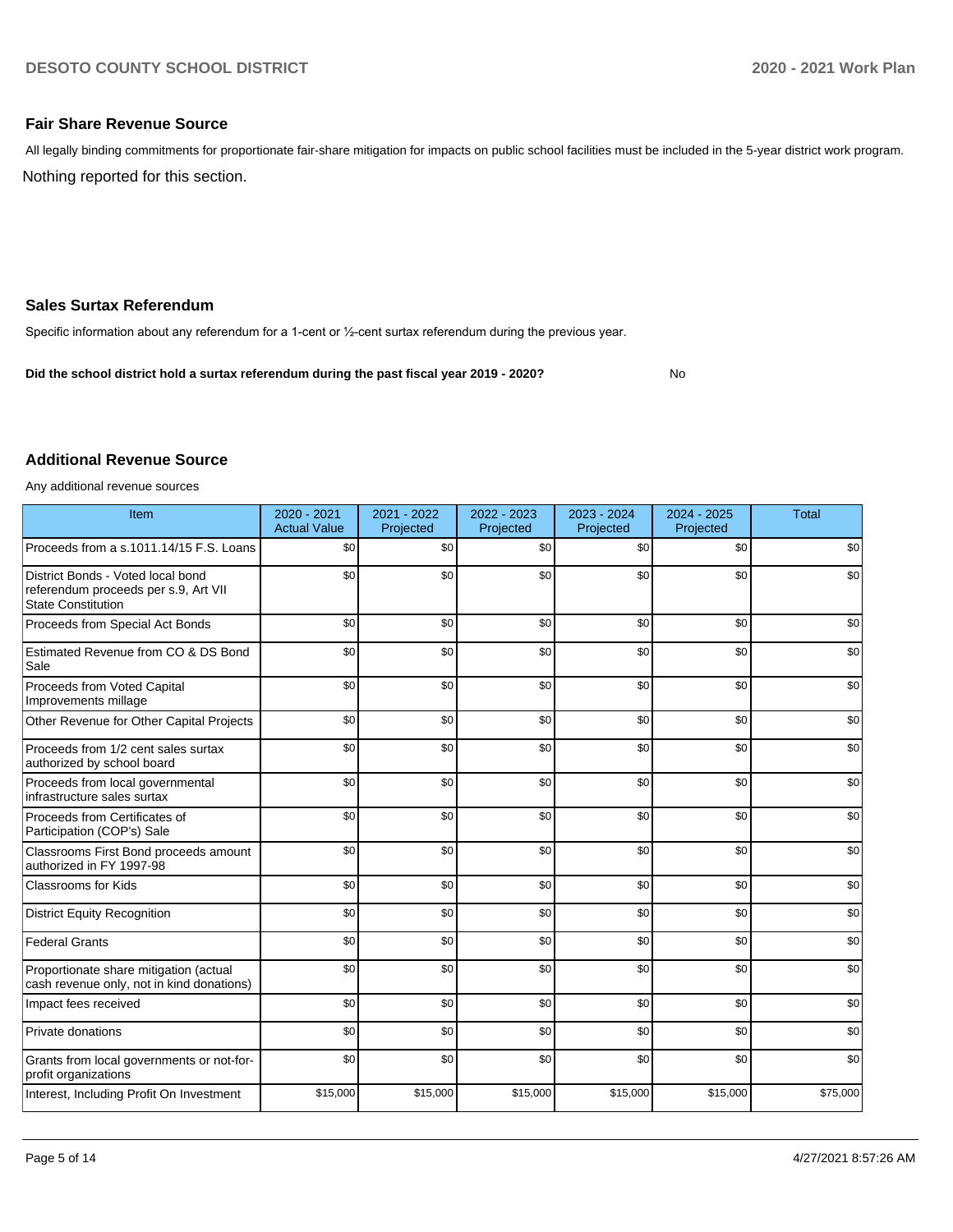# **DESOTO COUNTY SCHOOL DISTRICT 2020 - 2021 Work Plan**

| Revenue from Bonds pledging proceeds<br>from 1 cent or 1/2 cent Sales Surtax                                | \$0         | \$0       | \$0         | \$0       | \$0       | \$0         |
|-------------------------------------------------------------------------------------------------------------|-------------|-----------|-------------|-----------|-----------|-------------|
| <b>Total Fund Balance Carried Forward</b>                                                                   | \$1,132,091 | \$500,000 | \$1,531,866 | \$888,660 | \$282,031 | \$4,334,648 |
| General Capital Outlay Obligated Fund<br>Balance Carried Forward From Total<br>Fund Balance Carried Forward | \$0         | \$0       | \$0         | \$0       | \$0       | \$0         |
| Special Facilities Construction Account                                                                     | \$0         | \$0       | \$0         | \$0       | \$0       | \$0         |
| One Cent - 1/2 Cent Sales Surtax Debt<br>Service From Total Fund Balance Carried<br>Forward                 | \$0         | \$0       | \$0         | \$0       | \$0       | \$0         |
| Capital Outlay Projects Funds Balance<br>Carried Forward From Total Fund<br>Balance Carried Forward         | \$0         | \$0       | \$0         | \$0       | \$0       | \$0         |
| Subtotal                                                                                                    | \$1,147,091 | \$515,000 | \$1,546,866 | \$903,660 | \$297,031 | \$4,409,648 |

# **Total Revenue Summary**

| <b>Item Name</b>                                           | 2020 - 2021<br><b>Budget</b> | 2021 - 2022<br>Projected | 2022 - 2023<br>Projected | 2023 - 2024<br>Projected | 2024 - 2025<br>Projected | <b>Five Year Total</b> |
|------------------------------------------------------------|------------------------------|--------------------------|--------------------------|--------------------------|--------------------------|------------------------|
| Local 1.5 Mill Discretionary Capital Outlay<br>l Revenue   | \$2,991,468                  | \$3,076,257              | \$3,182,584              | \$3,301,806              | \$3,434,225              | \$15,986,340           |
| PECO and 1.5 Mill Maint and Other 1.5<br>Mill Expenditures | (\$2,864,718)                | (\$3,058,481)            | (\$2,825,406)            | (\$2,646,323)            | (\$2,899,106)            | (\$14,294,034)         |
| <b>IPECO Maintenance Revenue</b>                           | \$0 <sub>1</sub>             | \$0 <sub>1</sub>         | \$0                      | \$0                      | \$0                      | \$0                    |
| <b>Available 1.50 Mill for New</b><br><b>Construction</b>  | \$126,750                    | \$17,776                 | \$357.178                | \$655,483                | \$535,119                | \$1,692,306            |

| <b>Item Name</b>                      | 2020 - 2021<br><b>Budget</b> | $2021 - 2022$<br>Projected | 2022 - 2023<br>Projected | $2023 - 2024$<br>Projected | $2024 - 2025$<br>Projected | <b>Five Year Total</b> |
|---------------------------------------|------------------------------|----------------------------|--------------------------|----------------------------|----------------------------|------------------------|
| ICO & DS Revenue                      | \$162,224                    | \$162,224                  | \$162,224                | \$162,224                  | \$162,224                  | \$811,120              |
| <b>IPECO New Construction Revenue</b> | \$0                          | \$0                        | \$0                      | \$0                        | \$0                        | \$0                    |
| Other/Additional Revenue              | \$1,147,091                  | \$515,000                  | \$1,546,866              | \$903,660                  | \$297,031                  | \$4,409,648            |
| <b>Total Additional Revenuel</b>      | \$1,309,315                  | \$677,224                  | \$1,709,090              | \$1,065,884                | \$459,255                  | \$5,220,768            |
| <b>Total Available Revenue</b>        | \$1,436,065                  | \$695,000                  | \$2,066,268              | \$1,721,367                | \$994.374                  | \$6,913,074            |

# **Project Schedules**

# **Capacity Project Schedules**

A schedule of capital outlay projects necessary to ensure the availability of satisfactory classrooms for the projected student enrollment in K-12 programs.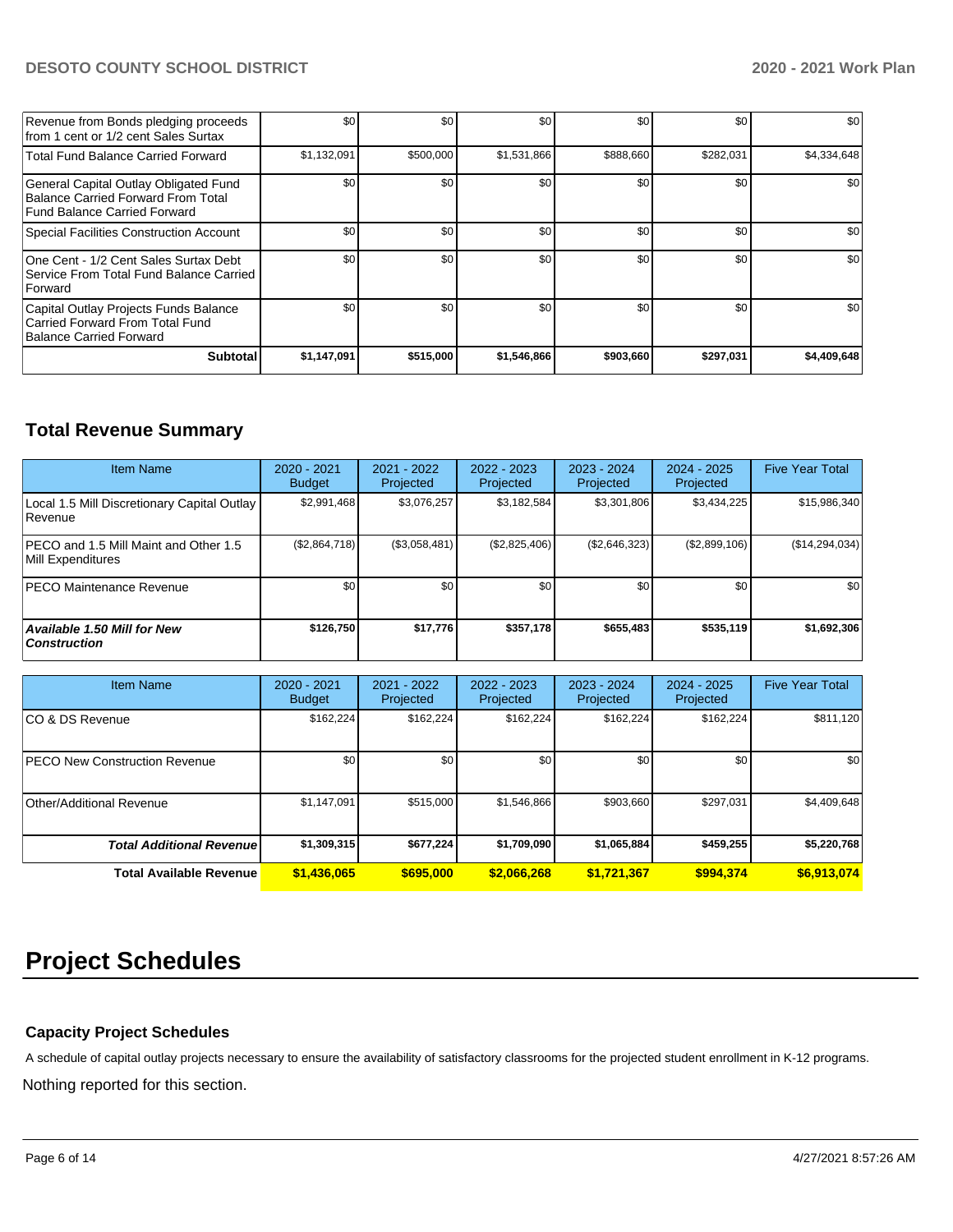Nothing reported for this section.

# **Other Project Schedules**

Major renovations, remodeling, and additions of capital outlay projects that do not add capacity to schools.

| <b>Project Description</b>                               | Location                             | $2020 - 2021$<br><b>Actual Budget</b> | 2021 - 2022<br>Projected | $2022 - 2023$<br>Projected | 2023 - 2024<br>Projected | 2024 - 2025<br>Projected | <b>Total</b>    | Funded |
|----------------------------------------------------------|--------------------------------------|---------------------------------------|--------------------------|----------------------------|--------------------------|--------------------------|-----------------|--------|
| School Bus Work Bay                                      | <b>SCHOOL BOARD</b><br><b>OFFICE</b> | \$0                                   | \$0                      | \$0                        | \$111,202                | \$0                      | \$111,202 Yes   |        |
| IT Data Center                                           | <b>SCHOOL BOARD</b><br><b>OFFICE</b> | \$0                                   | \$0                      | \$0                        | \$0                      | \$275,000                | \$275,000 Yes   |        |
| Cafeteria Renovation and<br>Remodeling                   | <b>MEMORIAL</b><br><b>ELEMENTARY</b> | \$0                                   | \$500,000                | \$800,000                  | \$0                      | \$0                      | \$1,300,000 Yes |        |
| Renovate HVAC                                            | <b>DESOTO MIDDLE</b>                 | \$309,665                             | \$0                      | \$0                        | \$0                      | \$0                      | \$309,665 Yes   |        |
| Renovate HVAC System                                     | <b>NOCATEE</b><br><b>ELEMENTARY</b>  | \$0                                   | \$0                      | \$300,000                  | \$0                      | \$0                      | \$300,000 Yes   |        |
| Cafeteria Renovation and<br>Remodeling                   | <b>WEST ELEMENTARY</b>               | \$0                                   | \$0                      | \$500,000                  | \$800,000                | \$0                      | \$1,300,000 Yes |        |
| High School Auditorium                                   | <b>DESOTO SENIOR HIGH</b>            | \$0                                   | \$0                      | \$0                        | \$810,165                | \$719,374                | \$1,529,539 Yes |        |
| Replace Roof                                             | <b>MEMORIAL</b><br><b>ELEMENTARY</b> | \$658,000                             | \$195,000                | \$466,268                  | \$0                      | \$0                      | \$1,319,268 Yes |        |
| Renovate HVAC                                            | <b>WEST ELEMENTARY</b>               | \$192,000                             | \$0                      | \$0                        | \$0                      | \$0                      | \$192,000 Yes   |        |
| Desoto Middle School<br><b>Chiller Replacement</b>       | Location not specified               | \$276,400                             | \$0                      | \$0                        | \$0                      | \$0                      | \$276,400 Yes   |        |
| Project description not specified Location not specified |                                      | \$0                                   | \$0                      | \$0                        | \$0                      | \$0                      |                 | \$0 No |
|                                                          |                                      | \$1,436,065                           | \$695,000                | \$2,066,268                | \$1,721,367              | \$994,374                | \$6,913,074     |        |

# **Additional Project Schedules**

Any projects that are not identified in the last approved educational plant survey.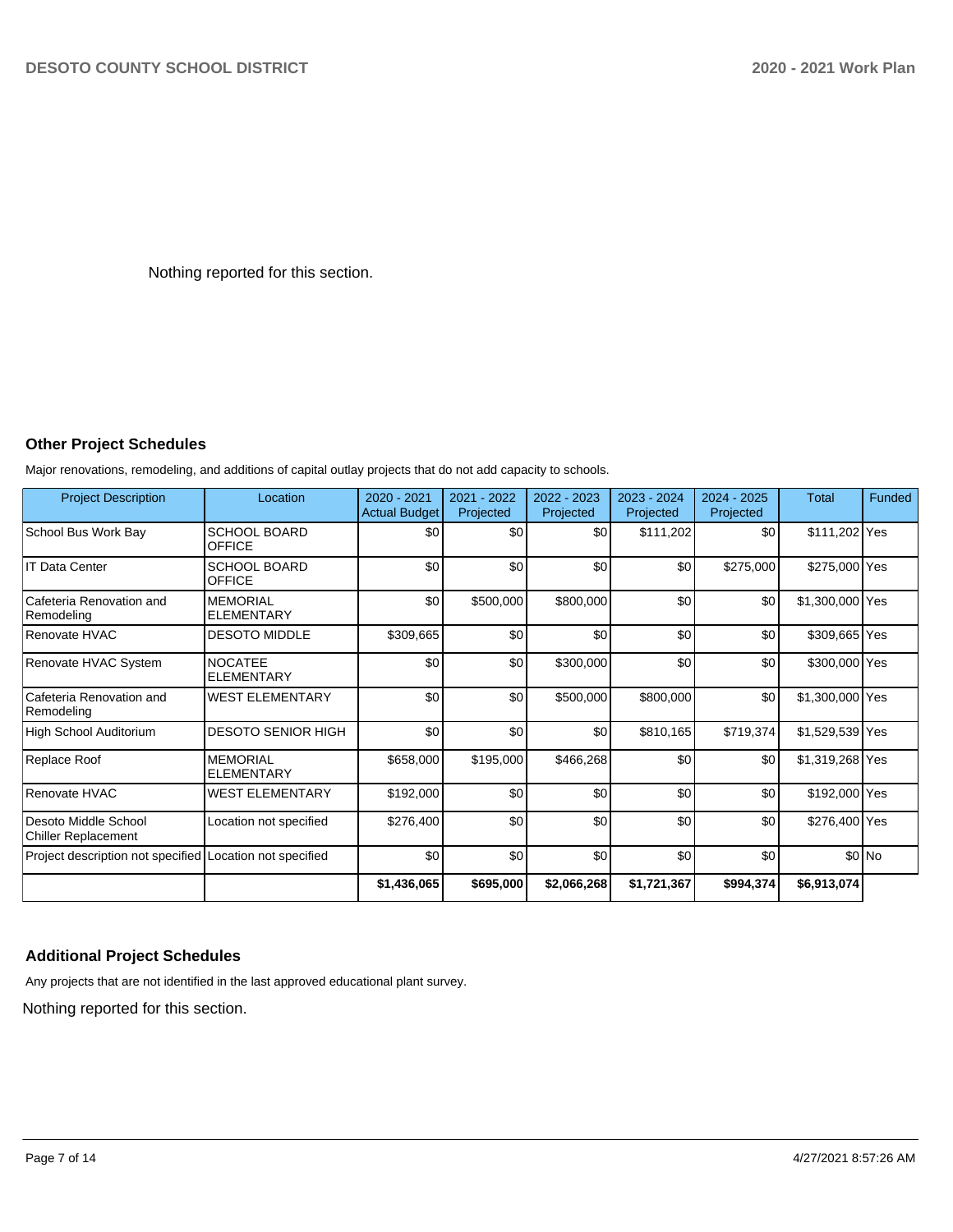### **Non Funded Growth Management Project Schedules**

Schedule indicating which projects, due to planned development, that CANNOT be funded from current revenues projected over the next five years.

Nothing reported for this section.

# **Tracking**

# **Capacity Tracking**

| Location                                       | $2020 -$<br><b>2021 Satis.</b><br>Stu. Sta. | Actual<br>$2020 -$<br>2021 FISH<br><b>Capacity</b> | Actual<br>$2019 -$<br>2020<br><b>COFTE</b> | # Class<br><b>Rooms</b> | Actual<br>Average<br>$2020 -$<br>2021 Class<br><b>Size</b> | Actual<br>$2020 -$<br>2021<br><b>Utilization</b> | <b>New</b><br>Stu.<br>Capacity | <b>New</b><br>Rooms to<br>be<br>Added/Re<br>moved | Projected<br>$2024 -$<br>2025<br><b>COFTE</b> | Projected<br>$2024 -$<br>2025<br><b>Utilization</b> | Projected<br>$2024 -$<br>2025 Class<br><b>Size</b> |
|------------------------------------------------|---------------------------------------------|----------------------------------------------------|--------------------------------------------|-------------------------|------------------------------------------------------------|--------------------------------------------------|--------------------------------|---------------------------------------------------|-----------------------------------------------|-----------------------------------------------------|----------------------------------------------------|
| IDESOTO SENIOR HIGH                            | 1,568                                       | 1,489                                              | 1,171                                      | 66                      | 18                                                         | 79.00 %                                          | $\Omega$                       | $\Omega$                                          | 1,191                                         | 80.00 %                                             | 18                                                 |
| WEST ELEMENTARY                                | 907                                         | 907                                                | 863                                        | 49                      | 18 <sup>1</sup>                                            | 95.00 %                                          | $\Omega$                       | $\Omega$                                          | 809                                           | 89.00 %                                             | 17                                                 |
| <b>IMEMORIAL</b><br><b>IELEMENTARY</b>         | 979                                         | 979                                                | 985                                        | 51                      | 19                                                         | 101.00%                                          | $\Omega$                       | $\Omega$                                          | 919                                           | 94.00 %                                             | 18                                                 |
| <b>DESOTO MIDDLE</b>                           | 1,308                                       | 1,177                                              | 1,026                                      | 55                      | 19                                                         | 87.00 %                                          | $\Omega$                       | $\Omega$                                          | 1,019                                         | 87.00 %                                             | 19                                                 |
| <b>NOCATEE</b><br><b>ELEMENTARY</b>            | 807                                         | 807                                                | 565                                        | 25                      | 23                                                         | 70.00 %                                          | $\Omega$                       | $\Omega$                                          | 529                                           | 66.00 %                                             | 21                                                 |
| LITTLE WHITE HOUSE                             | $\Omega$                                    | $\Omega$                                           | 0                                          | $\Omega$                | $\Omega$                                                   | 0.00%                                            | $\Omega$                       | $\Omega$                                          | $\Omega$                                      | 0.00%                                               | $\mathbf 0$                                        |
| <b>BROWNSVILLE</b><br><b>IEDUCATION CENTER</b> | 0                                           | <sup>0</sup>                                       |                                            | $\Omega$                | $\Omega$                                                   | 0.00%                                            | $\Omega$                       | $\Omega$                                          | 0                                             | 0.00%                                               | $\mathbf 0$                                        |
| <b>DESOTO SECONDARY</b><br> SCHOOL             | 132                                         | 132                                                | 117                                        | $\overline{7}$          | 17                                                         | 89.00 %                                          | $\Omega$                       | $\Omega$                                          | 102                                           | 77.00 %                                             | 15                                                 |
|                                                | 5,701                                       | 5,491                                              | 4,726                                      | 253                     | 19                                                         | 86.07%                                           | 0                              | 0                                                 | 4,569                                         | 83.21 %                                             | 18                                                 |

The COFTE Projected Total (4,569) for 2024 - 2025 must match the Official Forecasted COFTE Total (4,568 ) for 2024 - 2025 before this section can be completed. In the event that the COFTE Projected Total does not match the Official forecasted COFTE, then the Balanced Projected COFTE Table should be used to balance COFTE.

| Projected COFTE for 2024 - 2025 |       |  |  |  |  |
|---------------------------------|-------|--|--|--|--|
| Elementary (PK-3)               | 1,571 |  |  |  |  |
| Middle $(4-8)$                  | 1,781 |  |  |  |  |
| High (9-12)                     | 1,217 |  |  |  |  |
|                                 | 4,568 |  |  |  |  |

| <b>Grade Level Type</b> | <b>Balanced Projected</b><br>COFTE for 2024 - 2025 |
|-------------------------|----------------------------------------------------|
| Elementary (PK-3)       |                                                    |
| Middle (4-8)            |                                                    |
| High (9-12)             |                                                    |
|                         | 4.56                                               |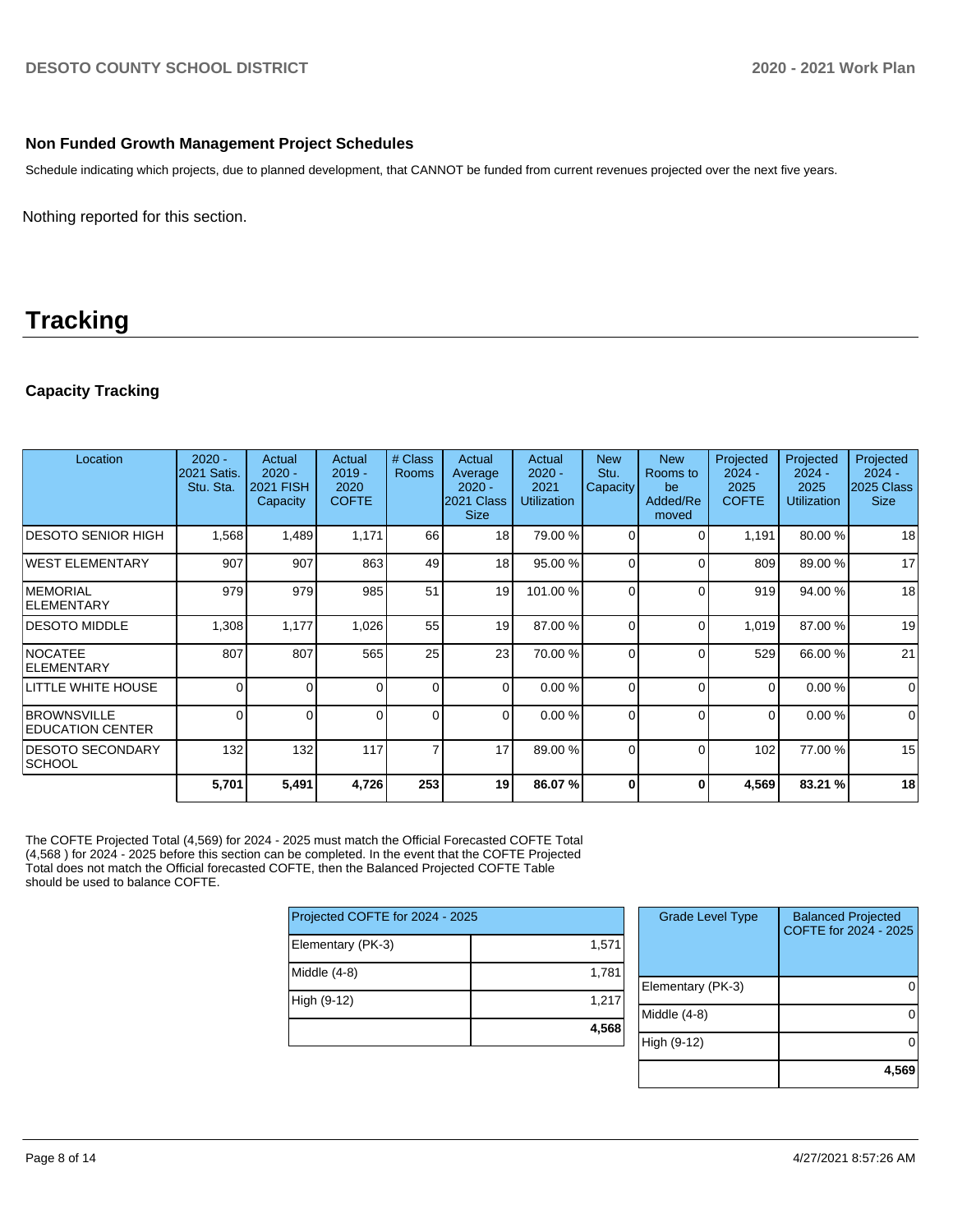#### **Relocatable Replacement**

Number of relocatable classrooms clearly identified and scheduled for replacement in the school board adopted financially feasible 5-year district work program.

| Location                                 | 2021<br>$2020 -$ | $-2022$<br>2021 | $2022 - 2023$ | $2023 - 2024$ | $2024 - 2025$ | Year 5 Total |
|------------------------------------------|------------------|-----------------|---------------|---------------|---------------|--------------|
| <b>Total Relocatable Replacements: I</b> |                  |                 |               |               |               | 0            |

#### **Charter Schools Tracking**

Information regarding the use of charter schools.

Nothing reported for this section.

#### **Special Purpose Classrooms Tracking**

The number of classrooms that will be used for certain special purposes in the current year, by facility and type of classroom, that the district will, 1), not use for educational purposes, and 2), the co-teaching classrooms that are not open plan classrooms and will be used for educational purposes.

| School | School Type                            | $\parallel \#$ of Elementary $\parallel \#$ of Middle 4-8 $\parallel \#$ of High 9-12<br><b>K-3 Classrooms</b> | <b>Classrooms</b> | <b>Classrooms</b> | # of $ESE$<br><b>Classrooms</b> | # of Combo<br><b>Classrooms</b> | <b>Total</b><br><b>Classrooms</b> |
|--------|----------------------------------------|----------------------------------------------------------------------------------------------------------------|-------------------|-------------------|---------------------------------|---------------------------------|-----------------------------------|
|        | <b>Total Educational Classrooms: I</b> |                                                                                                                |                   |                   |                                 | 0                               | 0                                 |
|        |                                        |                                                                                                                |                   |                   |                                 |                                 |                                   |

| School                        | School Type | $\sharp$ of Elementary $\sharp$ of Middle 4-8 $\sharp$ of High 9-12<br><b>K-3 Classrooms I</b> | <b>Classrooms</b> | <b>Classrooms</b> | $#$ of ESE<br><b>Classrooms</b> | # of Combo<br><b>Classrooms</b> | Total<br><b>Classrooms</b> |
|-------------------------------|-------------|------------------------------------------------------------------------------------------------|-------------------|-------------------|---------------------------------|---------------------------------|----------------------------|
| Total Co-Teaching Classrooms: |             |                                                                                                |                   |                   |                                 | 0                               | 01                         |

#### **Infrastructure Tracking**

**Necessary offsite infrastructure requirements resulting from expansions or new schools. This section should include infrastructure information related to capacity project schedules and other project schedules (Section 4).** 

Not Specified

**Proposed location of planned facilities, whether those locations are consistent with the comprehensive plans of all affected local governments, and recommendations for infrastructure and other improvements to land adjacent to existing facilities. Provisions of 1013.33(12), (13) and (14) and 1013.36 must be addressed for new facilities planned within the 1st three years of the plan (Section 5).** 

Not Specified

**Consistent with Comp Plan?** No

# **Net New Classrooms**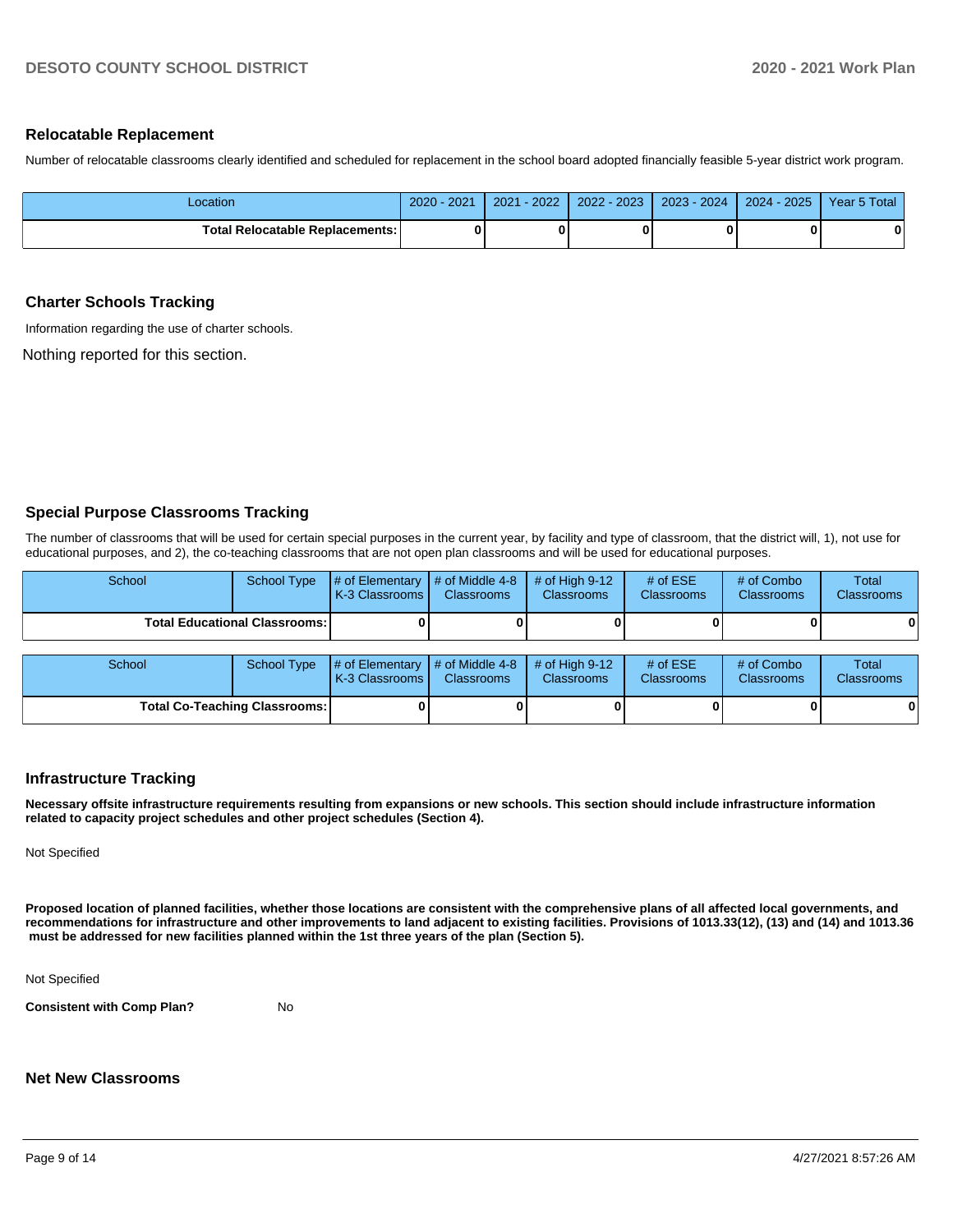The number of classrooms, by grade level and type of construction, that were added during the last fiscal year.

| List the net new classrooms added in the 2019 - 2020 fiscal year.                                                                                       |                              |                                 |                              |                      | List the net new classrooms to be added in the 2020 - 2021 fiscal<br>year. |                            |                                |                        |  |
|---------------------------------------------------------------------------------------------------------------------------------------------------------|------------------------------|---------------------------------|------------------------------|----------------------|----------------------------------------------------------------------------|----------------------------|--------------------------------|------------------------|--|
| "Classrooms" is defined as capacity carrying classrooms that are added to increase<br>capacity to enable the district to meet the Class Size Amendment. |                              |                                 |                              |                      | Totals for fiscal year 2020 - 2021 should match totals in Section 15A.     |                            |                                |                        |  |
| Location                                                                                                                                                | $2019 - 2020$ #<br>Permanent | 2019 - 2020 #<br><b>Modular</b> | 2019 - 2020 #<br>Relocatable | 2019 - 2020<br>Total | 2020 - 2021 #<br>Permanent                                                 | $2020 - 2021$ #<br>Modular | $2020 - 2021$ #<br>Relocatable | $2020 - 2021$<br>Total |  |
| Elementary (PK-3)                                                                                                                                       |                              |                                 |                              |                      |                                                                            |                            |                                | 0                      |  |
| Middle (4-8)                                                                                                                                            |                              |                                 |                              |                      |                                                                            |                            |                                | 0                      |  |
| High (9-12)                                                                                                                                             |                              |                                 |                              |                      |                                                                            |                            |                                | $\Omega$               |  |
|                                                                                                                                                         |                              |                                 |                              |                      |                                                                            |                            |                                | 0                      |  |

# **Relocatable Student Stations**

Number of students that will be educated in relocatable units, by school, in the current year, and the projected number of students for each of the years in the workplan.

| <b>Site</b>                         | 2020 - 2021 | 2021 - 2022 | $2022 - 2023$ | $2023 - 2024$ | $2024 - 2025$ | 5 Year Average |
|-------------------------------------|-------------|-------------|---------------|---------------|---------------|----------------|
| <b>DESOTO SENIOR HIGH</b>           | <b>20</b>   | 20          | 20            | 20            |               | 16             |
| <b>WEST ELEMENTARY</b>              |             |             |               |               |               | $\Omega$       |
| MEMORIAL ELEMENTARY                 |             |             |               |               |               | $\Omega$       |
| <b>IDESOTO MIDDLE</b>               |             |             |               |               |               | $\Omega$       |
| <b>NOCATEE ELEMENTARY</b>           |             |             |               |               |               | $\Omega$       |
| <b>IDESOTO SECONDARY SCHOOL</b>     |             |             |               |               |               | 0              |
| <b>BROWNSVILLE EDUCATION CENTER</b> |             |             |               |               |               | $\Omega$       |
| LITTLE WHITE HOUSE                  |             |             |               |               |               | 0              |

| Totals for DESOTO COUNTY SCHOOL DISTRICT          |           |       |       |       |       |       |
|---------------------------------------------------|-----------|-------|-------|-------|-------|-------|
| Total students in relocatables by year.           | <b>20</b> | 20    | 20    | 20    |       | 16    |
| Total number of COFTE students projected by year. | 4.690     | 4.672 | 4.625 | 4.595 | 4.568 | 4.630 |
| Percent in relocatables by year.                  | 0%        | 0%    | 0%    | 0%    | 0 % I | 0%    |

# **Leased Facilities Tracking**

Exising leased facilities and plans for the acquisition of leased facilities, including the number of classrooms and student stations, as reported in the educational plant survey, that are planned in that location at the end of the five year workplan.

| Location                   | # of Leased<br>Classrooms 2020 - I<br>2021 | <b>FISH Student</b><br><b>Stations</b> | Owner | # of Leased<br>Classrooms 2024 -<br>2025 | <b>FISH Student</b><br><b>Stations</b> |
|----------------------------|--------------------------------------------|----------------------------------------|-------|------------------------------------------|----------------------------------------|
| <b>IDESOTO SENIOR HIGH</b> |                                            |                                        |       |                                          |                                        |
| WEST ELEMENTARY            |                                            |                                        |       |                                          |                                        |
| IMEMORIAL ELEMENTARY       |                                            |                                        |       |                                          |                                        |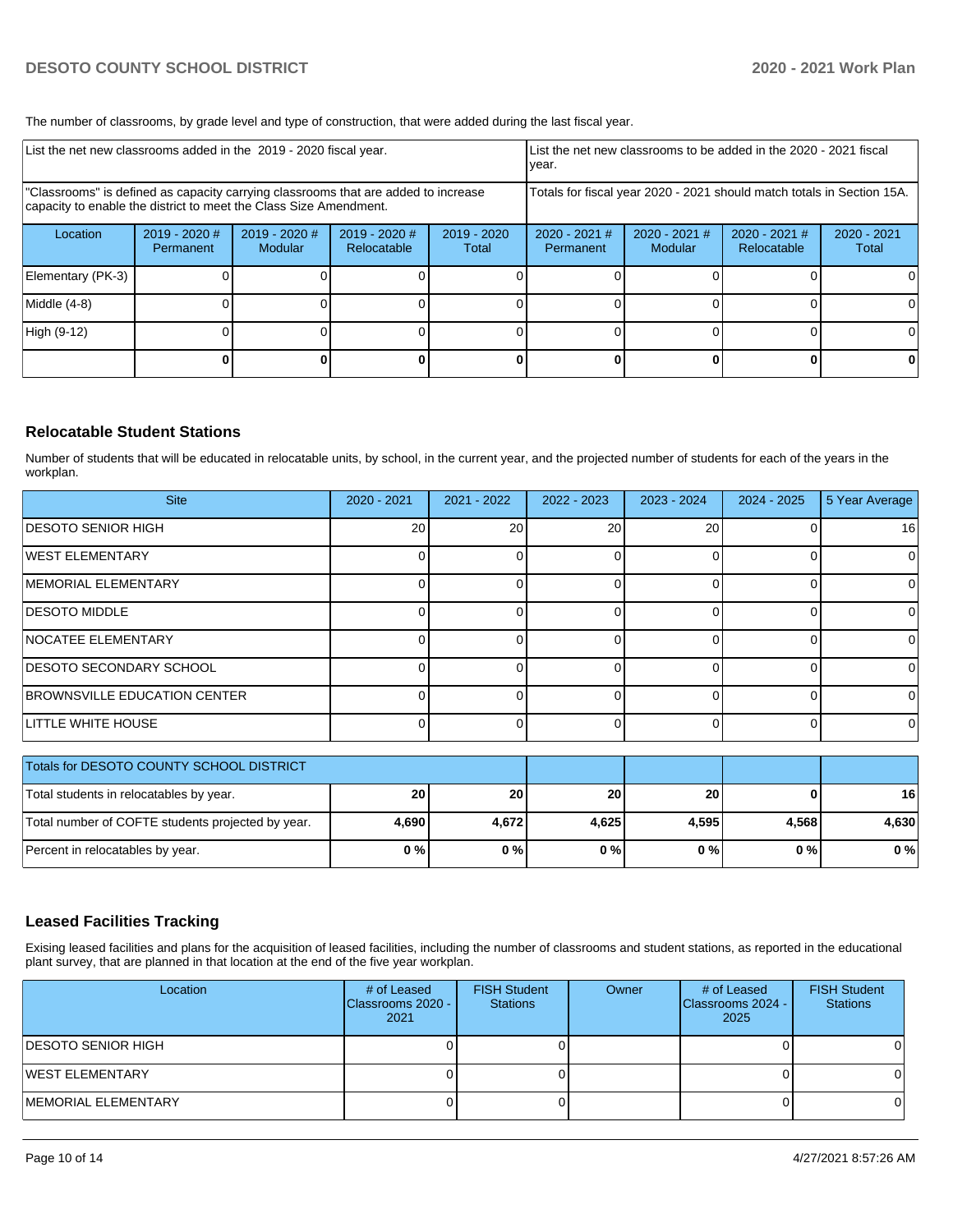# **DESOTO COUNTY SCHOOL DISTRICT 2020 - 2021 Work Plan**

| <b>IDESOTO MIDDLE</b>          |  |  |  |
|--------------------------------|--|--|--|
| <b>NOCATEE ELEMENTARY</b>      |  |  |  |
| BROWNSVILLE EDUCATION CENTER   |  |  |  |
| <b>DESOTO SECONDARY SCHOOL</b> |  |  |  |
| LITTLE WHITE HOUSE             |  |  |  |
|                                |  |  |  |

#### **Failed Standard Relocatable Tracking**

Relocatable units currently reported by school, from FISH, and the number of relocatable units identified as 'Failed Standards'.

Nothing reported for this section.

# **Planning**

#### **Class Size Reduction Planning**

**Plans approved by the school board that reduce the need for permanent student stations such as acceptable school capacity levels, redistricting, busing, year-round schools, charter schools, magnet schools, public-private partnerships, multitrack scheduling, grade level organization, block scheduling, or other alternatives.**

If student population drops we plan to reclassify the use of classrooms previously used as multi purpose rooms or reduce the number of portable classrooms.

#### **School Closure Planning**

**Plans for the closure of any school, including plans for disposition of the facility or usage of facility space, and anticipated revenues.** 

None

# **Long Range Planning**

#### **Ten-Year Maintenance**

District projects and locations regarding the projected need for major renovation, repair, and maintenance projects within the district in years 6-10 beyond the projects plans detailed in the five years covered by the work plan.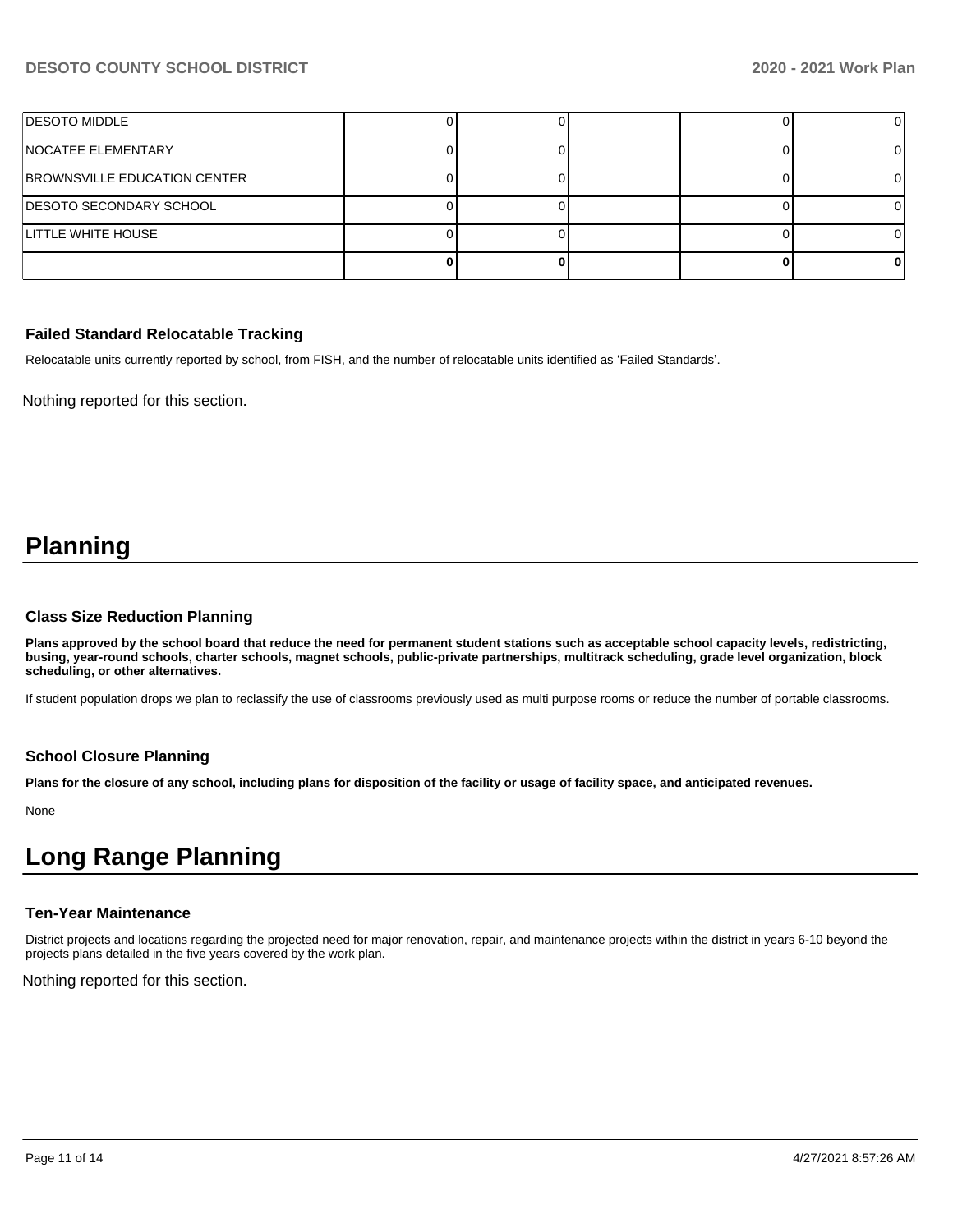### **Ten-Year Capacity**

Schedule of capital outlay projects projected to ensure the availability of satisfactory student stations for the projected student enrollment in K-12 programs for the future 5 years beyond the 5-year district facilities work program.

Nothing reported for this section.

#### **Ten-Year Planned Utilization**

Schedule of planned capital outlay projects identifying the standard grade groupings, capacities, and planned utilization rates of future educational facilities of the district for both permanent and relocatable facilities.

| <b>Grade Level Projections</b>  | <b>FISH</b><br><b>Student</b><br><b>Stations</b> | <b>Actual 2019 -</b><br><b>2020 FISH</b><br>Capacity | Actual<br>$2019 -$<br>2020<br><b>COFTE</b> | Actual 2019 - 2020<br><b>Utilization</b> | Actual 2020 - 2021 / 2029 - 2030 new<br>Student Capacity to be added/removed | Projected 2029<br>2030 COFTE | Projected 2029 -<br>2030 Utilization |
|---------------------------------|--------------------------------------------------|------------------------------------------------------|--------------------------------------------|------------------------------------------|------------------------------------------------------------------------------|------------------------------|--------------------------------------|
| Elementary - District<br>Totals | 2,693                                            | 2,693                                                | 2,412.34                                   | 89.57 %                                  |                                                                              | 2,174                        | 80.73%                               |
| Middle - District Totals        | 1.308                                            | 1.177                                                | .025.96                                    | 87.17 %                                  |                                                                              | 1.032                        | 87.68%                               |
| High - District Totals          | 1.568                                            | 1.489                                                | 1,170.56                                   | 78.64 %                                  |                                                                              | 1.109                        | 74.48%                               |
| Other - ESE, etc                | 450                                              | 132                                                  | 117.39                                     | 88.64 %                                  |                                                                              |                              | 0.00%                                |
|                                 | 6.019                                            | 5,491                                                | 4.726.25                                   | 86.07%                                   |                                                                              | 4.315                        | 78.58%                               |

**Combination schools are included with the middle schools for student stations, capacity, COFTE and utilization purposes because these facilities all have a 90% utilization factor. Use this space to explain or define the grade groupings for combination schools.** 

No comments to report.

#### **Ten-Year Infrastructure Planning**

**Proposed Location of Planned New, Remodeled, or New Additions to Facilities in 06 thru 10 out years (Section 28).**

Nothing reported for this section.

Plans for closure of any school, including plans for disposition of the facility or usage of facility space, and anticipated revenues in the 06 thru 10 out **years (Section 29).**

Nothing reported for this section.

#### **Twenty-Year Maintenance**

District projects and locations regarding the projected need for major renovation, repair, and maintenance projects within the district in years 11-20 beyond the projects plans detailed in the five years covered by the work plan.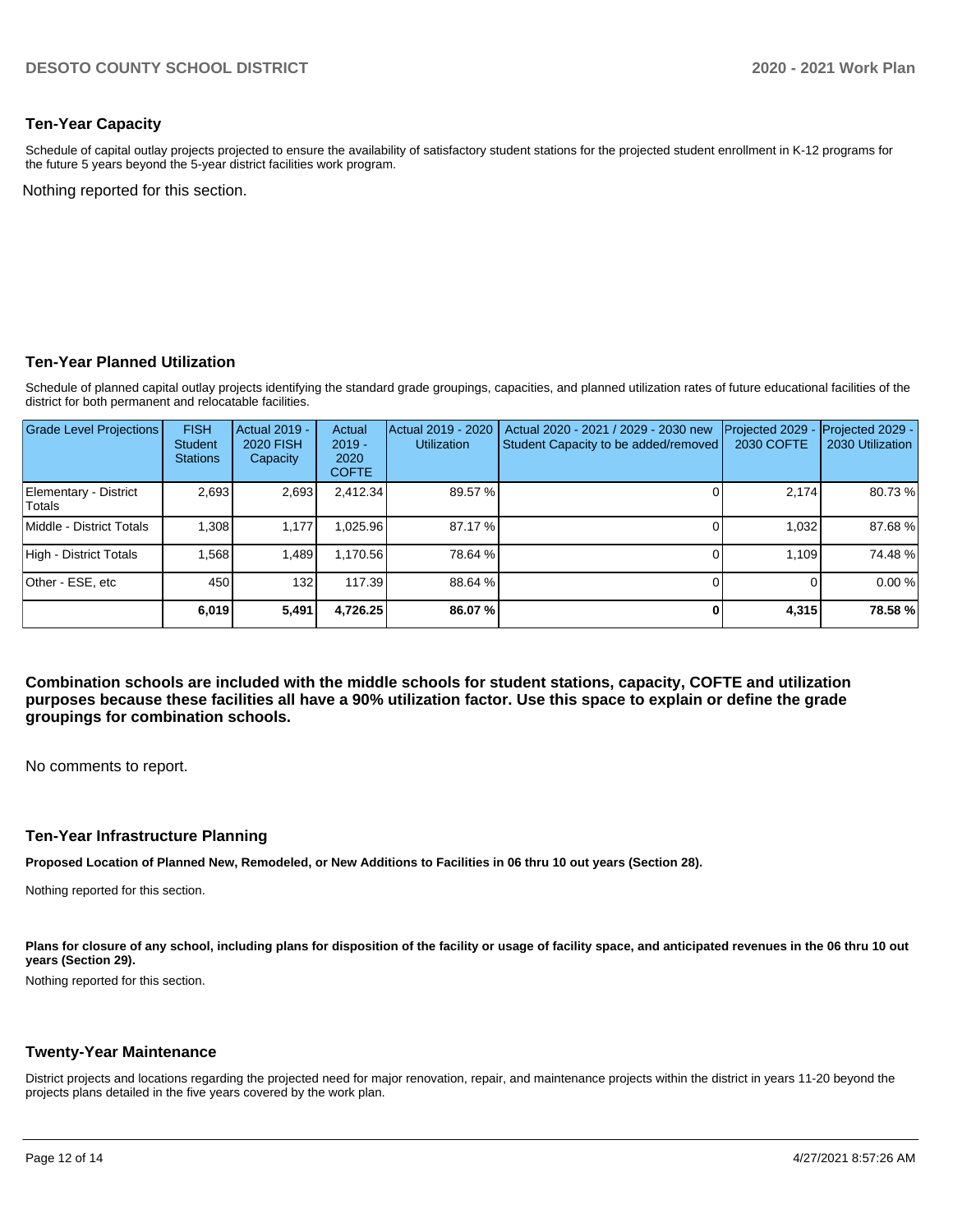Nothing reported for this section.

# **Twenty-Year Capacity**

Schedule of capital outlay projects projected to ensure the availability of satisfactory student stations for the projected student enrollment in K-12 programs for the future 11-20 years beyond the 5-year district facilities work program.

Nothing reported for this section.

# **Twenty-Year Planned Utilization**

Schedule of planned capital outlay projects identifying the standard grade groupings, capacities, and planned utilization rates of future educational facilities of the district for both permanent and relocatable facilities.

| <b>Grade Level Projections</b>   | <b>FISH</b><br><b>Student</b><br><b>Stations</b> | <b>Actual 2019 -</b><br><b>2020 FISH</b><br>Capacity | Actual<br>$2019 -$<br>2020<br><b>COFTE</b> | Actual 2019 - 2020<br><b>Utilization</b> | Actual 2020 - 2021 / 2039 - 2040 new<br>Student Capacity to be added/removed | Projected 2039<br>2040 COFTE | Projected 2039 -<br>2040 Utilization |
|----------------------------------|--------------------------------------------------|------------------------------------------------------|--------------------------------------------|------------------------------------------|------------------------------------------------------------------------------|------------------------------|--------------------------------------|
| Elementary - District<br>lTotals | 2,693                                            | 2,693                                                | 2,412.34                                   | 89.57 %                                  |                                                                              |                              | 0.00%                                |
| Middle - District Totals         | 1.308                                            | 1.177                                                | .025.96                                    | 87.17 %                                  |                                                                              |                              | 0.00 %                               |
| High - District Totals           | .568                                             | 1.489                                                | 1.170.56                                   | 78.64 %                                  |                                                                              |                              | 0.00%                                |
| Other - ESE, etc                 | 450                                              | 132                                                  | 117.39                                     | 88.64 %                                  |                                                                              |                              | 0.00 %                               |
|                                  | 6,019                                            | 5,491                                                | 4,726.25                                   | 86.07%                                   |                                                                              |                              | 0.00 %                               |

**Combination schools are included with the middle schools for student stations, capacity, COFTE and utilization purposes because these facilities all have a 90% utilization factor. Use this space to explain or define the grade groupings for combination schools.** 

No comments to report.

**Twenty-Year Infrastructure Planning**